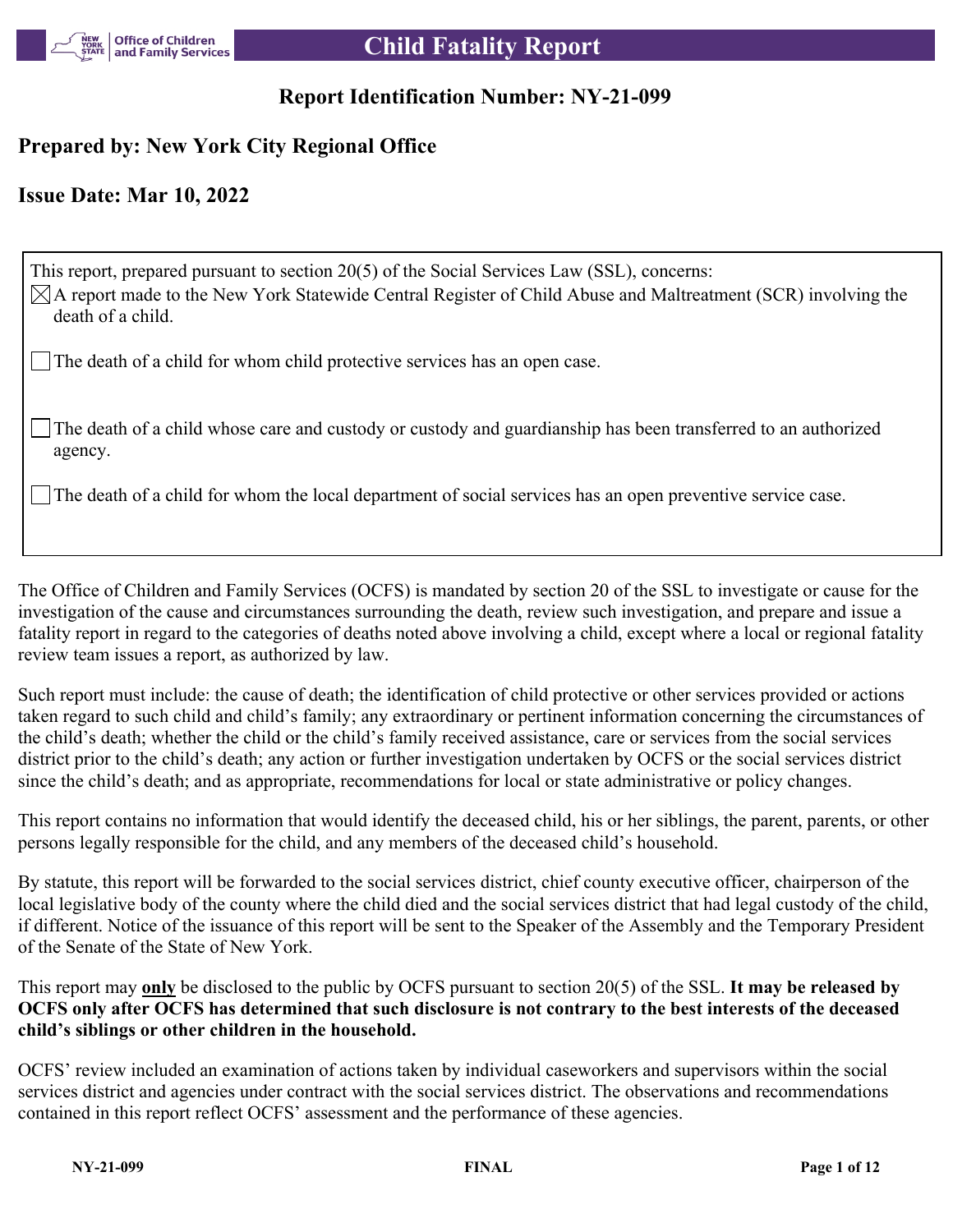

# **Abbreviations**

| <b>Relationships</b>                                 |                                                                       |                                       |  |  |  |  |  |
|------------------------------------------------------|-----------------------------------------------------------------------|---------------------------------------|--|--|--|--|--|
| <b>BM-Biological Mother</b>                          | <b>SM-Subject Mother</b>                                              | SC-Subject Child                      |  |  |  |  |  |
| <b>BF-Biological Father</b>                          | SF-Subject Father                                                     | OC-Other Child                        |  |  |  |  |  |
| MGM-Maternal Grand Mother                            | <b>MGF-Maternal Grand Father</b>                                      | FF-Foster Father                      |  |  |  |  |  |
| PGM-Paternal Grand Mother                            | PGF-Paternal Grand Father                                             | DCP-Day Care Provider                 |  |  |  |  |  |
| MGGM-Maternal Great Grand Mother                     | MGGF-Maternal Great Grand Father                                      | PGGF-Paternal Great Grand Father      |  |  |  |  |  |
| PGGM-Paternal Great Grand Mother                     | MA/MU-Maternal Aunt/Maternal Uncle PA/PU-Paternal Aunt/Paternal Uncle |                                       |  |  |  |  |  |
| <b>FM-Foster Mother</b>                              | <b>SS-Surviving Sibling</b>                                           | <b>PS-Parent Sub</b>                  |  |  |  |  |  |
| CH/CHN-Child/Children                                | <b>OA-Other Adult</b>                                                 |                                       |  |  |  |  |  |
|                                                      | Contacts                                                              |                                       |  |  |  |  |  |
| <b>LE-Law Enforcement</b>                            | <b>CW-Case Worker</b>                                                 | CP-Case Planner                       |  |  |  |  |  |
| Dr.-Doctor                                           | ME-Medical Examiner                                                   | <b>EMS-Emergency Medical Services</b> |  |  |  |  |  |
| DC-Day Care                                          | FD-Fire Department                                                    | <b>BM-Biological Mother</b>           |  |  |  |  |  |
| <b>CPS-Child Protective Services</b>                 |                                                                       |                                       |  |  |  |  |  |
| <b>Allegations</b>                                   |                                                                       |                                       |  |  |  |  |  |
| <b>FX-Fractures</b>                                  | <b>II-Internal Injuries</b>                                           | L/B/W-Lacerations/Bruises/Welts       |  |  |  |  |  |
| S/D/S-Swelling/Dislocation/Sprains                   | C/T/S-Choking/Twisting/Shaking                                        | B/S-Burns/Scalding                    |  |  |  |  |  |
| P/Nx-Poisoning/ Noxious Substance                    | <b>XCP-Excessive Corporal Punishment</b>                              | PD/AM-Parent's Drug Alcohol Misuse    |  |  |  |  |  |
| CD/A-Child's Drug/Alcohol Use                        | <b>LMC-Lack of Medical Care</b>                                       | <b>EdN-Educational Neglect</b>        |  |  |  |  |  |
| <b>EN-Emotional Neglect</b>                          | <b>SA-Sexual Abuse</b>                                                | M/FTTH-Malnutrition/Failure-to-thrive |  |  |  |  |  |
| IF/C/S-Inadequate Food/ Clothing/<br>Shelter         | <b>IG-Inadequate Guardianship</b>                                     | LS-Lack of Supervision                |  |  |  |  |  |
| Ab-Abandonment                                       | OTH/COI-Other                                                         |                                       |  |  |  |  |  |
|                                                      | <b>Miscellaneous</b>                                                  |                                       |  |  |  |  |  |
| <b>IND-Indicated</b>                                 | UNF-Unfounded                                                         | SO-Sexual Offender                    |  |  |  |  |  |
| Sub-Substantiated                                    | Unsub-Unsubstantiated                                                 | <b>DV-Domestic Violence</b>           |  |  |  |  |  |
| LDSS-Local Department of Social                      | <b>ACS-Administration for Children's</b>                              | NYPD-New York City Police             |  |  |  |  |  |
| Service                                              | Services                                                              | Department                            |  |  |  |  |  |
| PPRS-Purchased Preventive<br>Rehabilitative Services | TANF-Temporary Assistance to Needy<br>Families                        | FC-Foster Care                        |  |  |  |  |  |
| MH-Mental Health                                     | <b>ER-Emergency Room</b>                                              | <b>COS-Court Ordered Services</b>     |  |  |  |  |  |
| <b>OP-Order of Protection</b>                        | <b>RAP-Risk Assessment Profile</b>                                    | FASP-Family Assessment Plan           |  |  |  |  |  |
| <b>FAR-Family Assessment Response</b>                | Hx-History                                                            | Tx-Treatment                          |  |  |  |  |  |
| <b>CAC-Child Advocacy Center</b>                     | PIP-Program Improvement Plan                                          | yo-year(s) old                        |  |  |  |  |  |
| <b>CPR-Cardiopulmonary Resuscitation</b>             | ASTO-Allowing Sex Abuse to Occur                                      |                                       |  |  |  |  |  |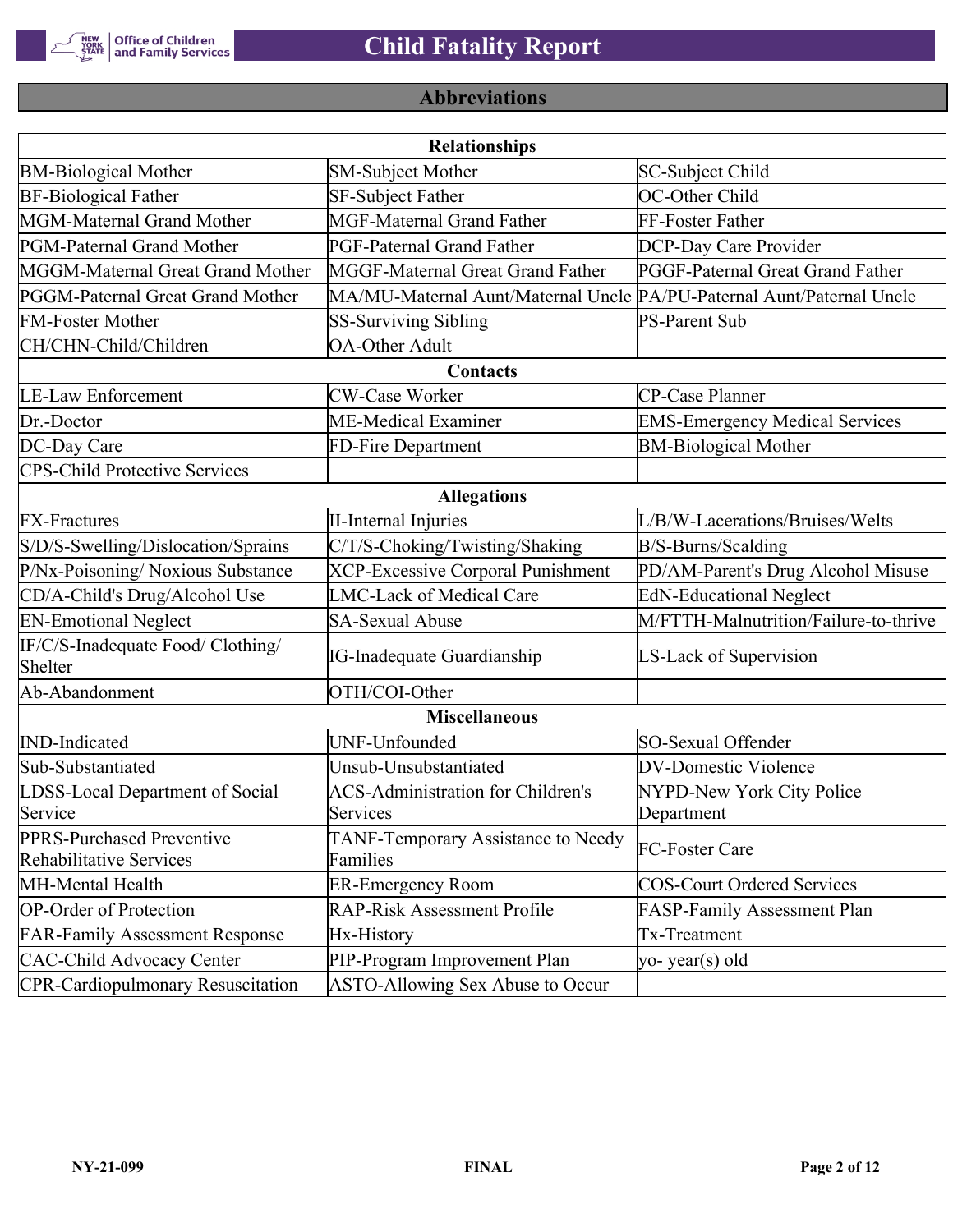

## **Case Information**

**Report Type:** Child Deceased **Jurisdiction:** Queens **Date of Death:** 09/08/2021

**Age:** 16 year(s) **Gender:** Male **Initial Date OCFS Notified:** 09/08/2021

#### **Presenting Information**

The BF and SC's caretaker were aware that the SC had a fever and pneumonia for 5 days. As of 9/8/21, neither the BF nor the caretaker sought the needed medical attention for the SC. At an unknown time on 9/8/21, the SC became unresponsive in the home while in the care of his caretaker. The caretaker called 911 when the SC became unresponsive. When EMS arrived at the home, the SC was in cardiac arrest. The SC was transported to a local hospital and died on 9/8/21 at 9:55 PM. The cause of death was unknown. The BF and the caretaker's failure to seek timely medical treatment for the SC was believed to have contributed to his death.

At the time of his death, the SC had bruising on his lower thigh and on his lower stomach. He also had burn marks on one of his arms. The injuries were suspicious as they appeared to have been inflicted and not caused accidentally. The BF, the caretaker, and the SC's other caretaker were the alleged subjects as they were the SC's primary caregivers.

#### **Executive Summary**

On 9/8/21, the 16-year-old SC died. The preliminary information from the ME cited the cause of death as pneumonia.

At the time of the SC's death, the BF had legal custody of the SC. The SC did not have any surviving siblings. The BF hired three nannies to assist with 24-hour childcare for the SC while he worked.

On 9/8/2021, ACS received the report and initiated the CPS investigation in a timely manner. ACS learned that five days prior to his passing, the SC had a fever and was taking over the counter (OTC) cold medications but was not taken for medical care. The SC's caregiver (who for the purpose of this report shall be referred to as Nanny 1) was caring for the SC at the time. At about 12:00PM, the SC became unresponsive and went into cardiac arrest. Nanny 1 called 911. The 911 operator instructed Nanny 1 how to give the SC CPR over the phone. EMS responded to the home minutes later and continued CPR on the SC. EMS transported the SC in an ambulance to an area hospital where he was resuscitated and then transferred to a specialized hospital for a higher level of care. The SC arrived at the specialized hospital in critical condition. He did not have any neurological function and had experienced multiple cardiac arrests. He had bruises to his extremities and broken blood vessels on his chest. At 9:55PM, medical staff pronounced the SC deceased.

ACS obtained information from collaterals such as the SC's Nannies, the parents, hospital staff, LE, and medical providers, which did not reveal the caretakers were negligent regarding the SC's death. The collaterals reported the SC was severely autistic and was prescribed medication. The SC was well cared for. The medical providers stated Nanny 1 acted appropriately when he found the SC unresponsive, and he called 911. LE did not make any arrests pending the final autopsy report.

On 10/22/2021, ACS UNSUB the allegations of the report due to lack of credible evidence. ACS based its decision on the ME's preliminary findings which stated the cause of death was pneumonia. The ME did not deem the bruising and marks on the SC's body suspicious pending the results of further tests. Additionally, the attending physician stated it was impossible to tell that the outcome could have been different if medical treatment was sought sooner for the SC. The physician deemed the caregivers' decision to treat the SC's fever with OTC medication was reasonable based on the SC's illness at the time.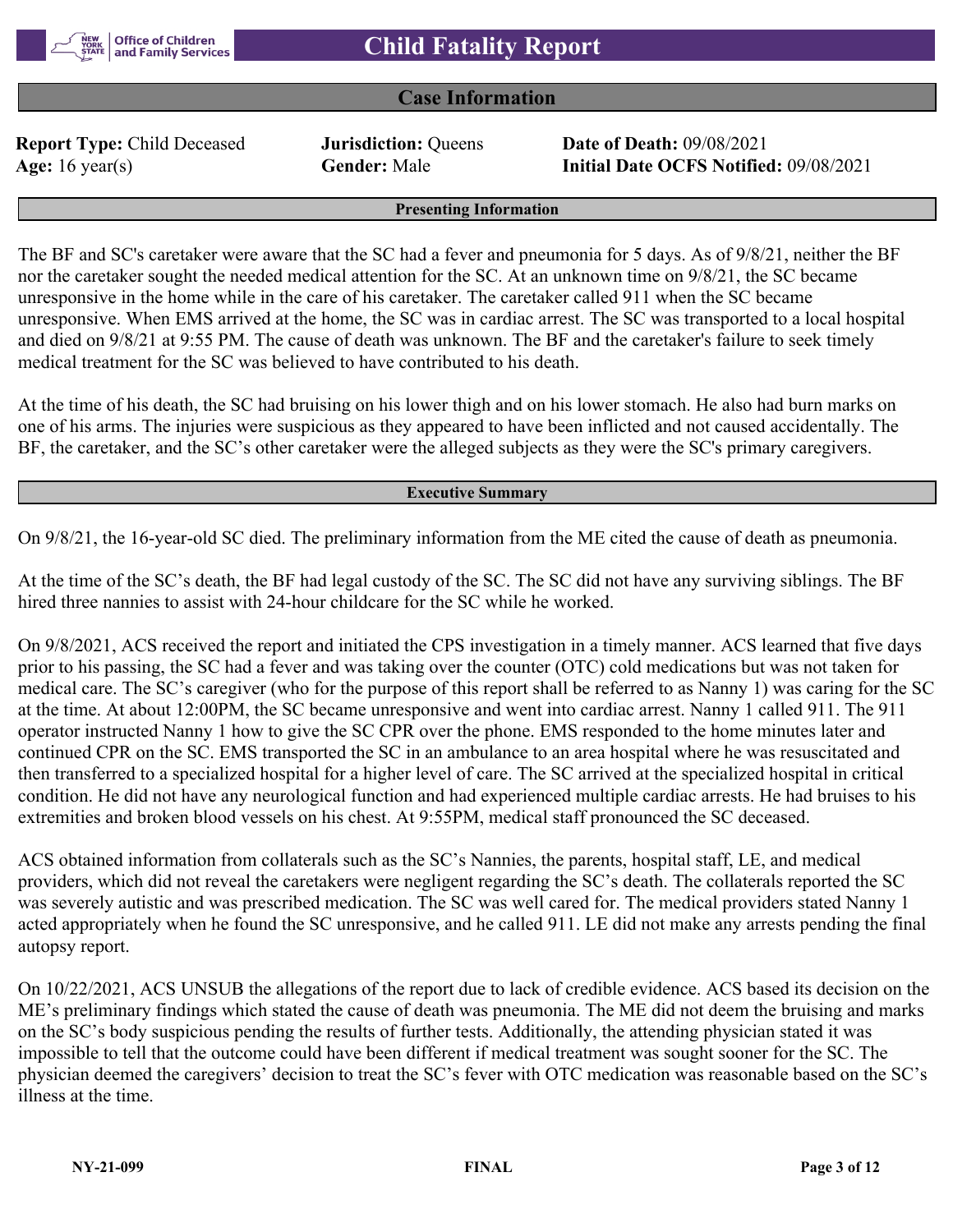

ACS provided the BM with information regarding bereavement services. Also, ACS utilized language services to engage the SC's nannies who had limited proficiency in English language.

# **Findings Related to the CPS Investigation of the Fatality**

**Safety Assessment:**

- **Was sufficient information gathered to make the decision recorded on the:**
	- o **Safety assessment due at the time of determination?** Yes

**Determination:**

- **Was sufficient information gathered to make determination(s) for all allegations as well as any others identified in the course of the investigation?** Yes, sufficient information was gathered to determine all allegations. Yes
- **Was the determination made by the district to unfound or indicate appropriate?**

**Was the decision to close the case appropriate?** Yes **Was casework activity commensurate with appropriate and relevant statutory**  Yes **or regulatory requirements? Was there sufficient documentation of supervisory consultation?** Yes, the case record has detail of the consultation.

**Explain:**

ACS' decision to close the case was appropriate. There were no surviving siblings.

**Required Actions Related to the Fatality**

**Are there Required Actions related to the compliance issue(s)?** |  $\text{Yes } \times \text{No}$ 

# **Fatality-Related Information and Investigative Activities**

**Incident Information**

**Date of Death:** 09/08/2021 **Time of Death:** 09:55 PM

| County where fatality incident occurred:  |                                                                        | Queens                            |
|-------------------------------------------|------------------------------------------------------------------------|-----------------------------------|
| Was 911 or local emergency number called? |                                                                        | Yes                               |
| <b>Time of Call:</b>                      |                                                                        | Unknown                           |
| Did EMS respond to the scene?             |                                                                        | Yes                               |
|                                           | At time of incident leading to death, had child used alcohol or drugs? | N <sub>o</sub>                    |
| Child's activity at time of incident:     |                                                                        |                                   |
| $\boxtimes$ Sleeping                      | Working                                                                | $\Box$ Driving / Vehicle occupant |
| NY-21-099                                 | <b>FINAL</b>                                                           | Page 4 of 12                      |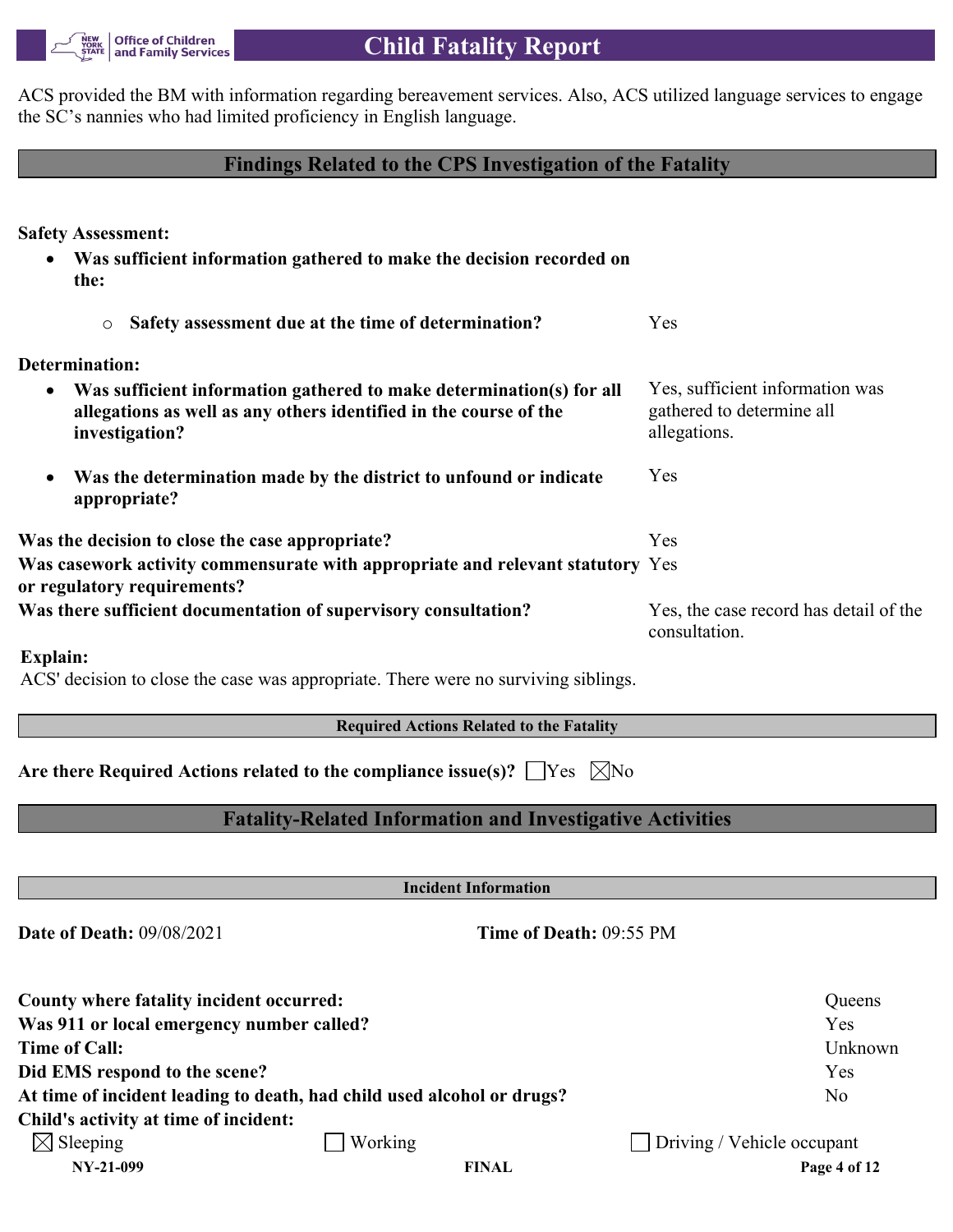| <b>Office of Children</b><br><b>NEW<br/>YORK</b><br><b>Child Fatality Report</b><br>and Family Services<br><b>STATE</b>                                                                               |                                 |                |         |            |  |  |  |  |
|-------------------------------------------------------------------------------------------------------------------------------------------------------------------------------------------------------|---------------------------------|----------------|---------|------------|--|--|--|--|
| Playing<br>Other                                                                                                                                                                                      | Eating                          |                | Unknown |            |  |  |  |  |
| Did child have supervision at time of incident leading to death? Yes<br>At time of incident was supervisor impaired? Not impaired.<br>At time of incident supervisor was:<br>Distracted<br>$ $ Asleep | Absent<br>Other: Not Applicable |                |         |            |  |  |  |  |
| Total number of deaths at incident event:<br>Children ages 0-18: 1<br>Adults: 0                                                                                                                       |                                 |                |         |            |  |  |  |  |
| <b>Household Composition at time of Fatality</b>                                                                                                                                                      |                                 |                |         |            |  |  |  |  |
| Household                                                                                                                                                                                             | <b>Relationship</b>             | Role           | Gender  | Age        |  |  |  |  |
| Deceased Child's Household                                                                                                                                                                            | Deceased Child                  | Alleged Victim | Male    | 16 Year(s) |  |  |  |  |

| Other Household 1 | Mother          | No Role             | Female | $56$ Year(s)           |
|-------------------|-----------------|---------------------|--------|------------------------|
| Other Household 2 | Other - Nanny 1 | Alleged Perpetrator | Male   | $58$ Year(s)           |
| Other Household 3 | Other - Nanny 2 | Alleged Perpetrator | Male   | $ 60 \text{ Year}(s) $ |
| Other Household 4 | Other - Nanny 3 | Alleged Perpetrator | Female | $ 53 \text{ Year}(s) $ |
|                   |                 |                     |        |                        |
|                   |                 |                     |        |                        |

Deceased Child's Household Father Alleged Perpetrator Male 61 Year(s)

## **LDSS Response**

On 9/8/21, the medical staff stated the SC had several cardiac arrests before being stabilized and transferred to a specialized hospital. The SC had fresh bruises and burn marks on his body.

On 9/8/21, Nanny 1 stated that sometimes in the morning of 9/6/2021, the SC had a fever and a cough. He notified the BF about the SC's condition and then discontinued the SC's prescribed medication. He gave the SC an OTC medication which the BF had brought to treat the SC's symptoms. At about noon on 9/8/21, Nanny 1 noticed that the SC was unresponsive and called 911. The 911 operator instructed Nanny 1 to give the SC CPR until EMS' arrival. He stated the SC likely sustained bruises on his body from his unstable walking patterns, as the SC would walk into household items.

On 9/8/21, Nanny 3 stated the SC would walk into furniture and other items after taking some of his medication. The SC scratched, hit himself and would pick the scars on his skin when he got angry.

On 9/8/21, the attending doctor (Dr.) stated the SC arrived at the hospital in critical condition with no neurological functioning. He had multiple bruises on his extremities and had experienced multiple cardiac arrests. The SC was resuscitated, but the family elected not to resuscitate him any further.

On 9/8/21, ACS and LE interviewed the BF who confirmed the SC had a medical condition and was on medication. The BF last saw the SC on 9/7/21 but he did not check the SC's body as the SC was asleep at the time. He stated it was routine for the SC to have a cold which was usually treated with the OTC medication. The SC saw his PCP for his back-to-school check-up. The appointment was uneventful.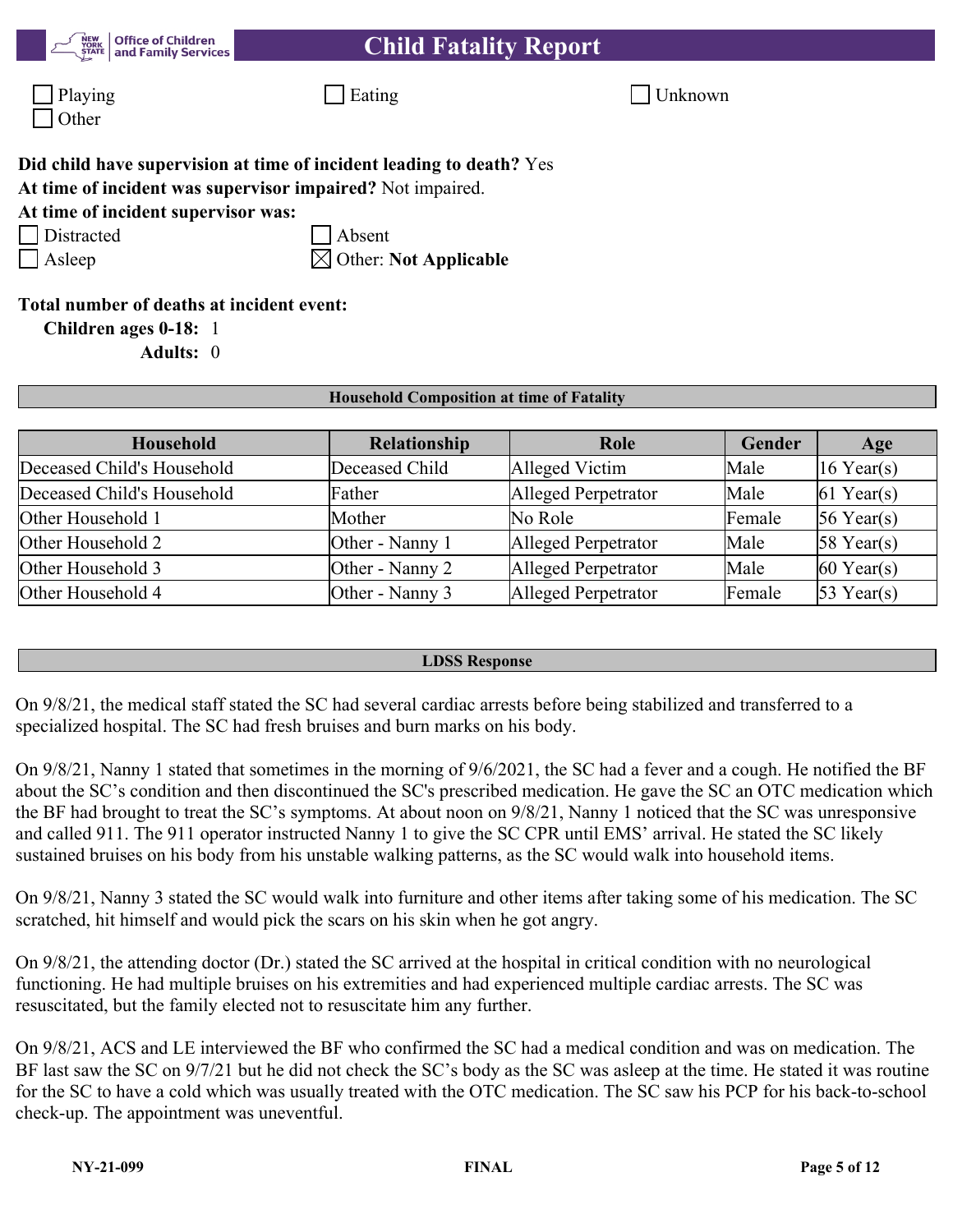

# **Child Fatality Report**

On 9/8/21, the PA did not have any concerns about the care the SC received.

On 9/9/21, ACS made contact with the BF, Nanny 1, and Nanny 3 at the case address. The BF denied any challenges caring for the SC. The SC received services in school. The BF stated the SC sometimes bumped into household items and would hit himself when he got upset. This was the only possible reason for the SC's bruises.

Nanny 1 and Nanny 3 repeated the account of events leading up to the fatality which was consistent with the account they previously reported to ACS.

On 9/9/21, the ME reported the preliminary cause of death was pneumonia. The ME did not deem the bruising and marks on the SC's body suspicious pending toxicology results.

On 9/10/21, EMS reported the SC had fresh bruises on his body and cigarette burns on his forearms.

On 9/23/21, the BF directed ACS to henceforth speak to his attorney. He provided ACS with the attorney's contact information.

On 9/30/21, ACS notified the BM that her son had passed and that the preliminary cause of death was pneumonia, pending the toxicology report.

On 10/8/21, the SC's PCP reported the SC was last seen on 8/3/21 and his immunizations were current. The SC was diagnosed with multiple clinical health conditions and was on prescribed medication. The PCP deemed the prescribed medication appropriate for the SC's diagnosis.

On 10/8/21, Nanny 2 stated he suggested to Nanny 1 to take the SC to the doctor when the SC had a fever. Nanny 1 reported he already spoke to the BF about the SC's condition and the BF bought OTC medication to treat the SC's fever.

On 10/15/21, ACS offered the BM information regarding bereavement services. The BM was receptive to ACS' offer.

On 10/19/21, the ACS medical consultant confirmed the SC's medication was consistent with his diagnosis.

On 10/19/21, the medical staff stated it was impossible to tell that the outcome could have been different if medical treatment was sought sooner for the SC. The BF and the caregivers' decision to treat the SC's fever with OTC medication was reasonable based on the SC's illness at the time.

On 10/22/21, ACS UNSUB the allegations of the report due to lack of credible evidence. **Official Manner and Cause of Death**

**Official Manner:** Pending **Primary Cause of Death:** From a medical cause **Person Declaring Official Manner and Cause of Death:** Medical Examiner

### **Multidisciplinary Investigation/Review**

## **Was the fatality investigation conducted by a Multidisciplinary Team (MDT)?**Yes

**Was the fatality referred to an OCFS approved Child Fatality Review Team?**No **Comments:** There is no OCFS approved CFRT in the New York City region.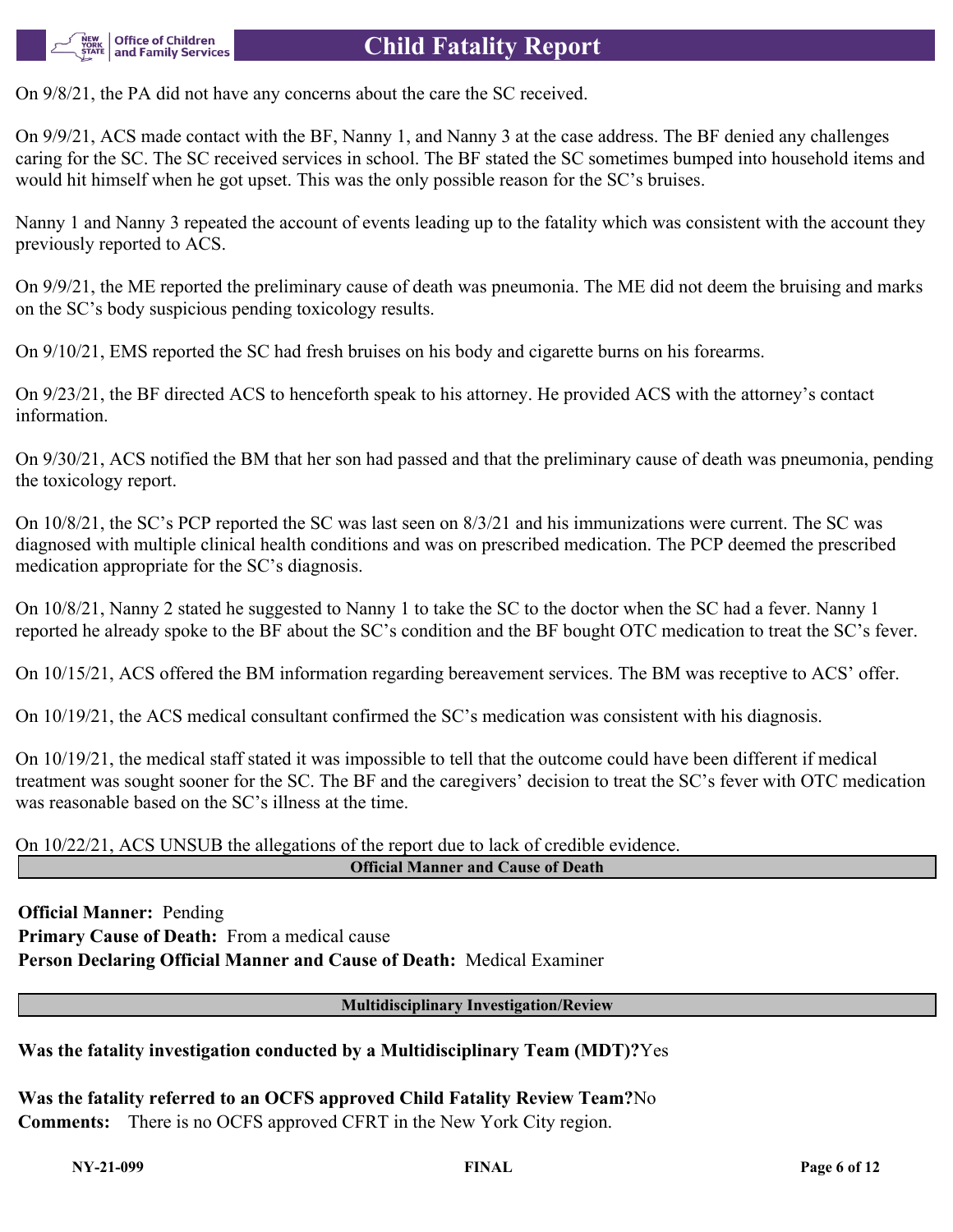## **SCR Fatality Report Summary**

| <b>Alleged Victim(s)</b>                              | <b>Alleged Perpetrator(s)</b>                   | Allegation(s)                    | <b>Allegation</b><br><b>Outcome</b> |
|-------------------------------------------------------|-------------------------------------------------|----------------------------------|-------------------------------------|
| 059686 - Deceased Child, Male, 16<br>$\text{Year}(s)$ | $ 059688$ - Father, Male, 61 Year(s)            | DOA / Fatality                   | Unsubstantiated                     |
| 059686 - Deceased Child, Male, 16<br>$\text{Year}(s)$ | 059722 - Other - Nanny 1, Male, 58<br>Year(s)   | DOA / Fatality                   | Unsubstantiated                     |
| 059686 - Deceased Child, Male, 16<br>$\text{Year}(s)$ | $ 059688 -$ Father, Male, 61 Year(s)            | Lack of Medical Care             | Unsubstantiated                     |
| 059686 - Deceased Child, Male, 16<br>$\text{Year}(s)$ | 059722 - Other - Nanny 1, Male, 58<br>Year(s)   | Lack of Medical Care             | Unsubstantiated                     |
| 059686 - Deceased Child, Male, 16<br>$\text{Year}(s)$ | $ 059688 -$ Father, Male, 61 Year(s)            | Burns / Scalding                 | Unsubstantiated                     |
| 059686 - Deceased Child, Male, 16<br>$\text{Year}(s)$ | $ 059688$ - Father, Male, 61 Year(s)            | Inadequate<br>Guardianship       | Unsubstantiated                     |
| 059686 - Deceased Child, Male, 16<br>$\text{Year}(s)$ | $ 059688$ - Father, Male, 61 Year(s)            | Lacerations / Bruises /<br>Welts | Unsubstantiated                     |
| 059686 - Deceased Child, Male, 16<br>$\text{Year}(s)$ | 059722 - Other - Nanny 1, Male, 58<br>Year(s)   | Burns / Scalding                 | Unsubstantiated                     |
| 059686 - Deceased Child, Male, 16<br>$\text{Year}(s)$ | 059722 - Other - Nanny 1, Male, 58<br>Year(s)   | Inadequate<br>Guardianship       | Unsubstantiated                     |
| 059686 - Deceased Child, Male, 16<br>$\text{Year}(s)$ | 059722 - Other - Nanny 1, Male, 58<br>Year(s)   | Lacerations / Bruises /<br>Welts | Unsubstantiated                     |
| 059686 - Deceased Child, Male, 16<br>$\text{Year}(s)$ | 059723 - Other - Nanny 2, Male, 60<br>Year(s)   | Burns / Scalding                 | Unsubstantiated                     |
| 059686 - Deceased Child, Male, 16<br>$\text{Year}(s)$ | 059723 - Other - Nanny 2, Male, 60<br>Year(s)   | Inadequate<br>Guardianship       | Unsubstantiated                     |
| 059686 - Deceased Child, Male, 16<br>$\text{Year}(s)$ | 059723 - Other - Nanny 2, Male, 60<br>Year(s)   | Lacerations / Bruises /<br>Welts | Unsubstantiated                     |
| 059686 - Deceased Child, Male, 16<br>$\text{Year}(s)$ | 059724 - Other - Nanny 3, Female, 53<br>Year(s) | Burns / Scalding                 | Unsubstantiated                     |
| 059686 - Deceased Child, Male, 16<br>$\text{Year}(s)$ | 059724 - Other - Nanny 3, Female, 53<br>Year(s) | Inadequate<br>Guardianship       | Unsubstantiated                     |
| 059686 - Deceased Child, Male, 16<br>$\text{Year}(s)$ | 059724 - Other - Nanny 3, Female, 53<br>Year(s) | Lacerations / Bruises /<br>Welts | Unsubstantiated                     |

### **CPS Fatality Casework/Investigative Activities**

|                                                     | Yes      | No. | N/A      | <b>Unable to</b><br><b>Determine</b> |
|-----------------------------------------------------|----------|-----|----------|--------------------------------------|
| All children observed?                              |          |     | $\times$ |                                      |
| When appropriate, children were interviewed?        |          |     | $\times$ |                                      |
| Alleged subject(s) interviewed face-to-face?        | $\times$ |     |          |                                      |
| All 'other persons named' interviewed face-to-face? |          |     | $\times$ |                                      |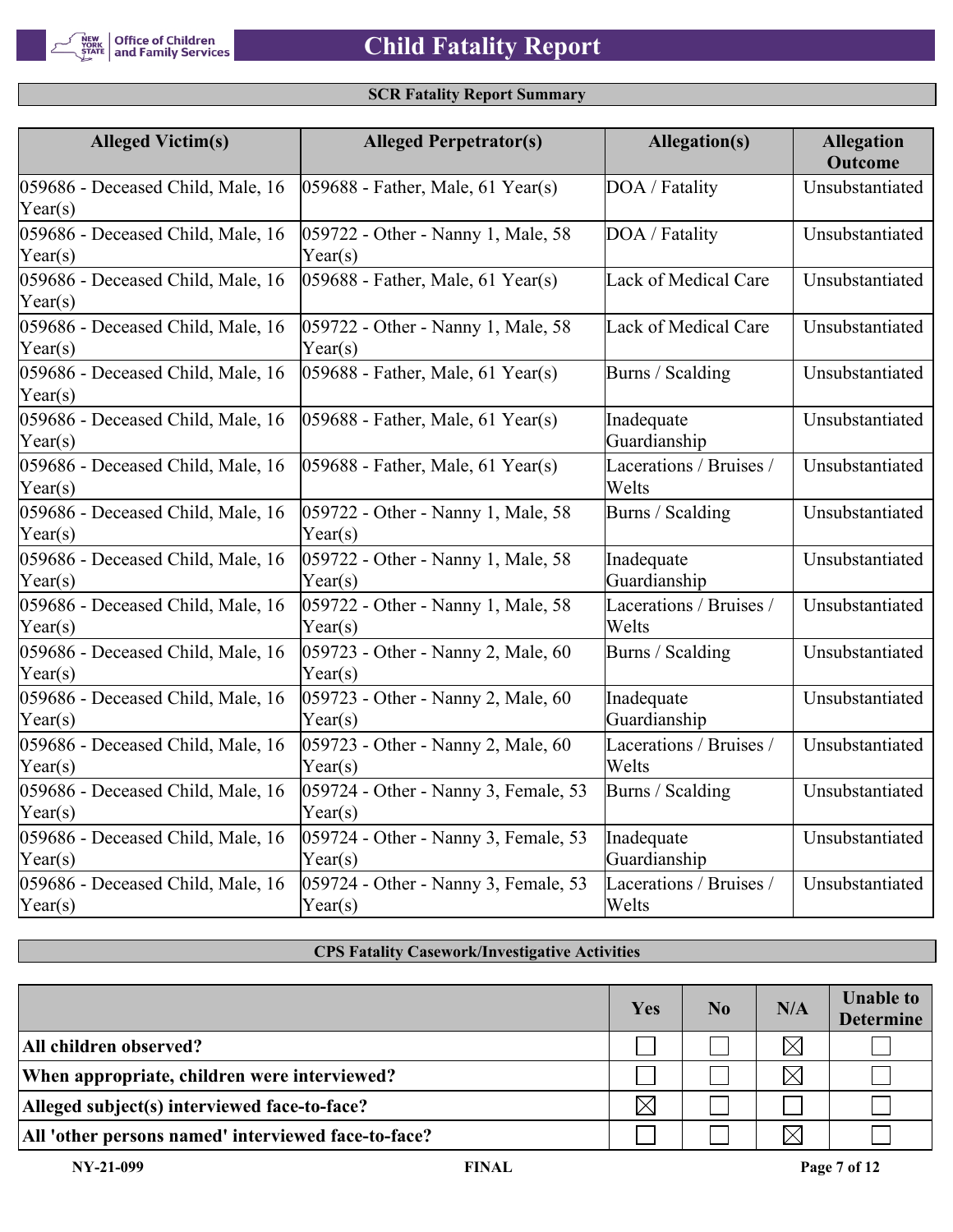

| Contact with source?                                                                                                                                                      |  |  |
|---------------------------------------------------------------------------------------------------------------------------------------------------------------------------|--|--|
| All appropriate Collaterals contacted?                                                                                                                                    |  |  |
| Was a death-scene investigation performed?                                                                                                                                |  |  |
| Was there discussion with all parties (youth, other household members,<br>and staff) who were present that day (if nonverbal, observation and<br>comments in case notes)? |  |  |
| Coordination of investigation with law enforcement?                                                                                                                       |  |  |
| Was there timely entry of progress notes and other required<br>documentation?                                                                                             |  |  |

#### **Fatality Safety Assessment Activities**

|                                                                       | Yes | No. | N/A | <b>Unable to</b><br><b>Determine</b> |
|-----------------------------------------------------------------------|-----|-----|-----|--------------------------------------|
| Were there any surviving siblings or other children in the household? |     |     |     |                                      |

### **Legal Activity Related to the Fatality**

**Was there legal activity as a result of the fatality investigation?** There was no legal activity.

### **Services Provided to the Family in Response to the Fatality**

| <b>Services</b>                   | <b>Provided</b><br>After<br><b>Death</b> | Offered,<br><b>but</b><br><b>Refused</b> | Offered,<br><b>Unknown</b><br>if Used | <b>Not</b><br><b>Offered</b> | <b>Needed</b><br>but<br><b>Unavailable</b> | N/A         | <b>CDR</b><br><b>Lead to</b><br><b>Referral</b> |
|-----------------------------------|------------------------------------------|------------------------------------------|---------------------------------------|------------------------------|--------------------------------------------|-------------|-------------------------------------------------|
| <b>Bereavement counseling</b>     |                                          |                                          |                                       |                              |                                            | $\boxtimes$ |                                                 |
| <b>Economic support</b>           |                                          |                                          |                                       |                              |                                            | $\boxtimes$ |                                                 |
| <b>Funeral arrangements</b>       |                                          |                                          |                                       |                              |                                            | $\boxtimes$ |                                                 |
| <b>Housing assistance</b>         |                                          |                                          |                                       |                              |                                            | $\boxtimes$ |                                                 |
| <b>Mental health services</b>     |                                          |                                          |                                       |                              |                                            | $\boxtimes$ |                                                 |
| <b>Foster care</b>                |                                          |                                          |                                       |                              |                                            | $\boxtimes$ |                                                 |
| <b>Health care</b>                |                                          |                                          |                                       |                              |                                            | $\boxtimes$ |                                                 |
| <b>Legal services</b>             |                                          |                                          |                                       |                              |                                            | $\boxtimes$ |                                                 |
| <b>Family planning</b>            |                                          |                                          |                                       |                              |                                            | $\boxtimes$ |                                                 |
| <b>Homemaking Services</b>        |                                          |                                          |                                       |                              |                                            | $\boxtimes$ |                                                 |
| <b>Parenting Skills</b>           |                                          |                                          |                                       |                              |                                            | $\boxtimes$ |                                                 |
| <b>Domestic Violence Services</b> |                                          |                                          |                                       |                              |                                            | $\boxtimes$ |                                                 |
| <b>Early Intervention</b>         |                                          |                                          |                                       |                              |                                            | $\boxtimes$ |                                                 |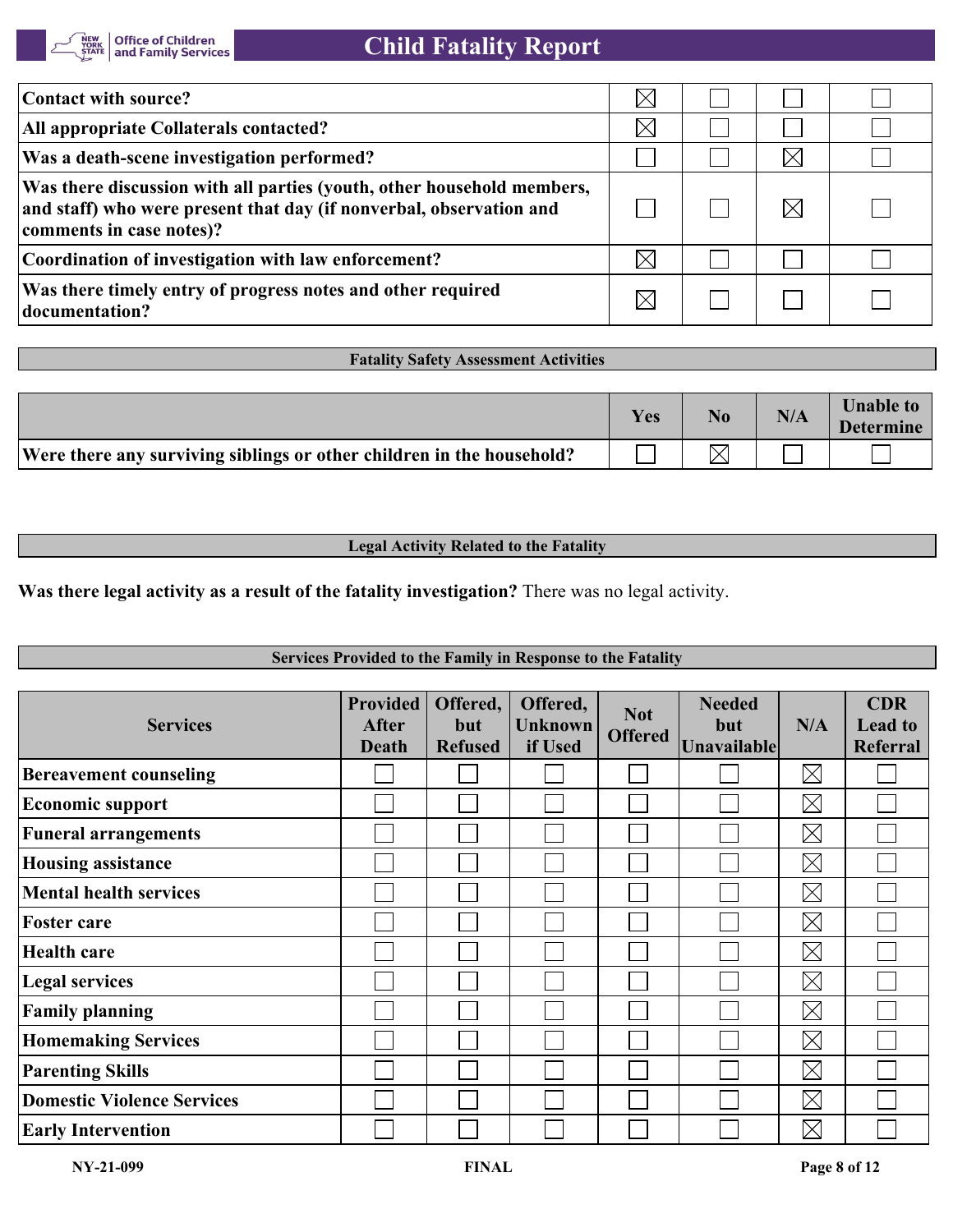

# **Child Fatality Report**

| Alcohol/Substance abuse                                                   |  |  |  |  |  | Ж           |  |
|---------------------------------------------------------------------------|--|--|--|--|--|-------------|--|
| <b>Child Care</b>                                                         |  |  |  |  |  |             |  |
| Intensive case management                                                 |  |  |  |  |  |             |  |
| <b>Family or others as safety resources</b>                               |  |  |  |  |  | $\boxtimes$ |  |
| Other                                                                     |  |  |  |  |  |             |  |
| Additional information, if necessary:<br>There were no services required. |  |  |  |  |  |             |  |

# **History Prior to the Fatality**

| Yes |  |
|-----|--|
| Yes |  |
| N/A |  |
| No  |  |
|     |  |

# **CPS - Investigative History Three Years Prior to the Fatality**

| Date of<br><b>SCR</b><br><b>Report</b> | <b>Alleged</b><br>Victim(s)                    | <b>Alleged</b><br>Perpetrator(s) | Allegation(s)                     | <b>Allegation</b><br><b>Outcome</b> | Compliance <br>Issue(s) |
|----------------------------------------|------------------------------------------------|----------------------------------|-----------------------------------|-------------------------------------|-------------------------|
|                                        | $12/29/2020$ Deceased Child, Male, 16<br>Years | Father, Male, 60<br>Years        | Inadequate Guardianship           | Unsubstantiated                     | No                      |
|                                        | Deceased Child, Male, 16<br>Years              | Father, Male, 60<br>Years        | Poisoning / Noxious<br>Substances | Unsubstantiated                     |                         |
| Ronart Summarve                        |                                                |                                  |                                   |                                     |                         |

### **Report Summary:**

There was a concern that on more than one occasion, the BF gave the SC surplus of medication. As a result of the BF's actions, the SC shook and looked pale.

| <b>Report Determination: Unfounded</b> | Date of Determination: 02/24/2021 |
|----------------------------------------|-----------------------------------|
|----------------------------------------|-----------------------------------|

### **Basis for Determination:**

ACS determined that the BF ensured that the SC' basic needs were being met. The SC had 2 nannies that were with him every day while the BF was at work. The nannies stated the SC was well cared for and they did not have any concerns for the SC. The SC's school and doctor reported that the SC was well cared for and there were no concerns for him. ACS observed the SC to be always free of any marks or bruises. ACS counseled the BF about Office for People with Developmental Disabilities services for the SC. He declined services.

#### **OCFS Review Results:**

ACS' determination of UNF was consistent with the investigation findings.

**Are there Required Actions related to the compliance issue(s)?**  $\Box$  Yes  $\Box$  No

| <b>Date of</b><br><b>SCR</b><br><b>Report</b> | <b>Alleged</b><br>Victim(s) | <b>Alleged</b><br>Perpetrator(s) | Allegation(s) | <b>Allegation</b><br><b>Outcome</b> | Compliance <br><b>Issue(s)</b> |
|-----------------------------------------------|-----------------------------|----------------------------------|---------------|-------------------------------------|--------------------------------|
| NY-21-099                                     |                             | <b>FINAL</b>                     |               |                                     | Page 9 of 12                   |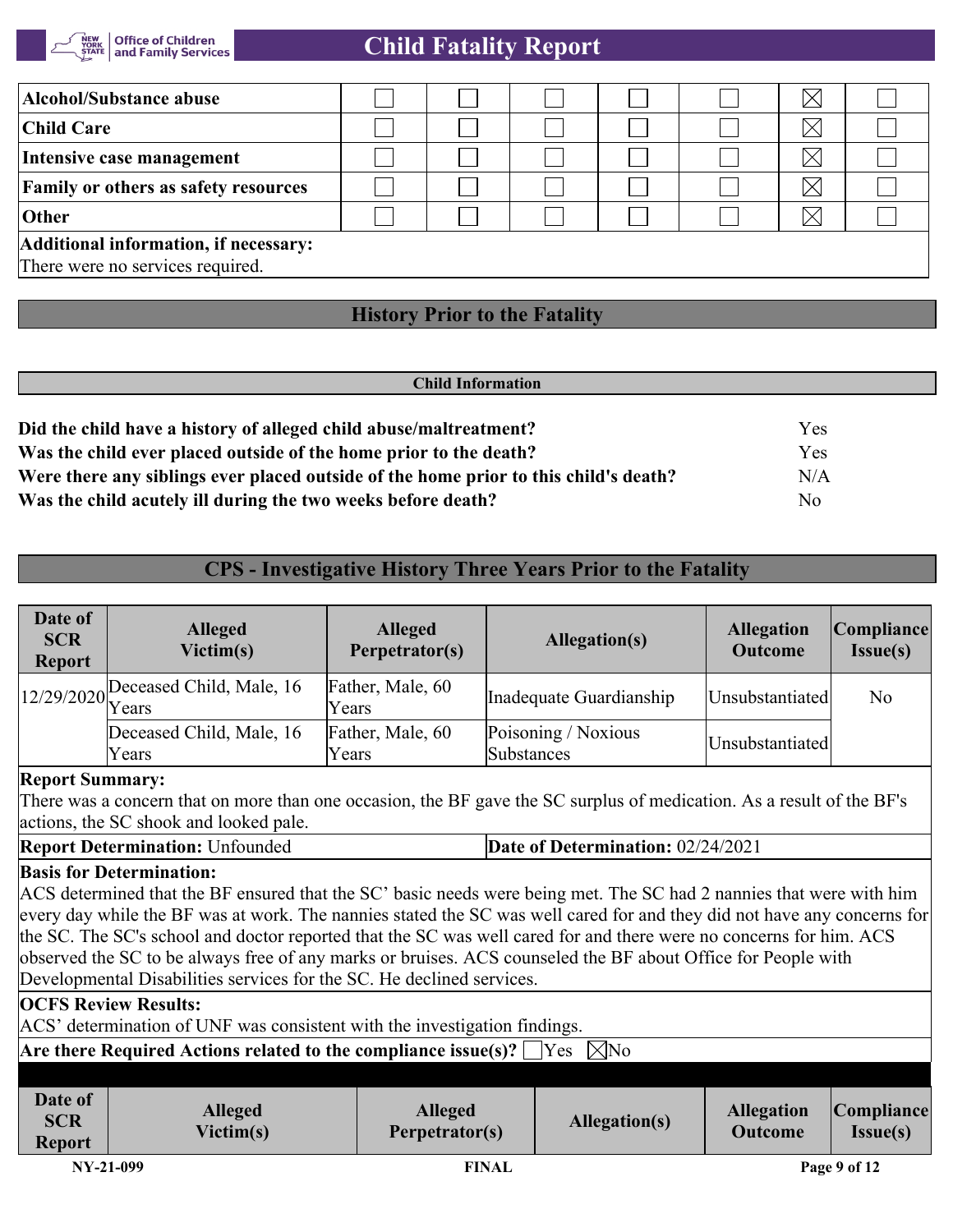

 $|01/09/2020|$ Deceased Child, Male, 15 Years Father, Male, 60 Years Lack of Medical Care Unsubstantiated No

### **Report Summary:**

The report alleged the SC had dental concerns. The SC's molars were rotten and infected. The BF was aware and failed to follow through with medical care for the SC.

**Report Determination:** Unfounded **Date of Determination:** 03/09/2020

### **Basis for Determination:**

The BF ensured that the SC had adequate medical care. The SC saw his doctors when needed. The medical care provider did not report any concerns for the SC. Also, the dentist confirmed that the SC's dental care was up to date. The SC attended school regularly and received school-based services. He had a home health aide and a PU who provided care after school while the BF was at work. ACS assessed the SC to be happy and free of any visible suspicious marks or bruises on his person. He appeared well nourished. There was adequate food in the home and the SC's needs were being met.

### **OCFS Review Results:**

NYCRO agrees with the case determination of UNF due to lack of credible evidence to support the concerns reported.

**Are there Required Actions related to the compliance issue(s)?**  $\Box$  Yes  $\Box$  No

| Date of<br><b>SCR</b><br><b>Report</b> | <b>Alleged</b><br>Victim(s)               | <b>Alleged</b><br>Perpetrator(s) | $\left  \text{Allegation}(s) \right $ | <b>Allegation</b><br><b>Outcome</b> | <i>Compliance</i><br>Issue(s) |
|----------------------------------------|-------------------------------------------|----------------------------------|---------------------------------------|-------------------------------------|-------------------------------|
|                                        | 03/06/2019 Deceased Child, Male, 14 Years | Mother, Female, 54 Years         | Other                                 | Unsubstantiated                     | N <sub>o</sub>                |
|                                        | Deceased Child, Male, 14 Years            | Father, Male, 59 Years           | Other                                 | Unsubstantiated                     |                               |

### **Report Summary:**

On 3/6/2019, Queens County Family Court ordered a 1034 Court Ordered Investigation with the concerns that the SC did not have appropriate clothing and care.

**Report Determination:** Unfounded **Date of Determination: 05/02/2019** 

### **Basis for Determination:**

During the investigation, ACS did not find any evidence that the SC was being neglected or abused. The medical providers and school staff did not report any concerns for the SC. The SC was well taken care of by the nannies hired by the BF to care for the SC when he was at work and unable to care for him. The nannies were cleared and deemed suitable. The SC had appropriate clothing and was being properly fed at school and at home.

### **OCFS Review Results:**

Based on the case documentation, there were no safety concerns for the SC at the time of th investigation.

**Are there Required Actions related to the compliance issue(s)?**  $\Box$  Yes  $\Box$  No

| Date of<br><b>SCR</b><br><b>Report</b> | <b>Alleged</b><br>Victim(s)              | <b>Alleged</b><br>Perpetrator(s) | Allegation(s)              | <b>Allegation</b><br><b>Outcome</b> | Compliance <br>$Issue(s)$ |
|----------------------------------------|------------------------------------------|----------------------------------|----------------------------|-------------------------------------|---------------------------|
|                                        | $\left 05/25/2018\right $ Years<br>Years | Father, Male, 58 Years           | Inadequate<br>Guardianship | Unsubstantiated                     | No                        |
|                                        | Deceased Child, Male, 13<br><b>Years</b> | Father, Male, 58 Years           | Sexual Abuse               | Unsubstantiated                     |                           |
|                                        | Deceased Child, Male, 13<br>Years        | Mother, Female, 52<br>Years      | Inadequate<br>Guardianship | Unsubstantiated                     |                           |
|                                        | Deceased Child, Male, 13<br>Years        | Mother, Female, 52<br>Years      | Sexual Abuse               | Unsubstantiated                     |                           |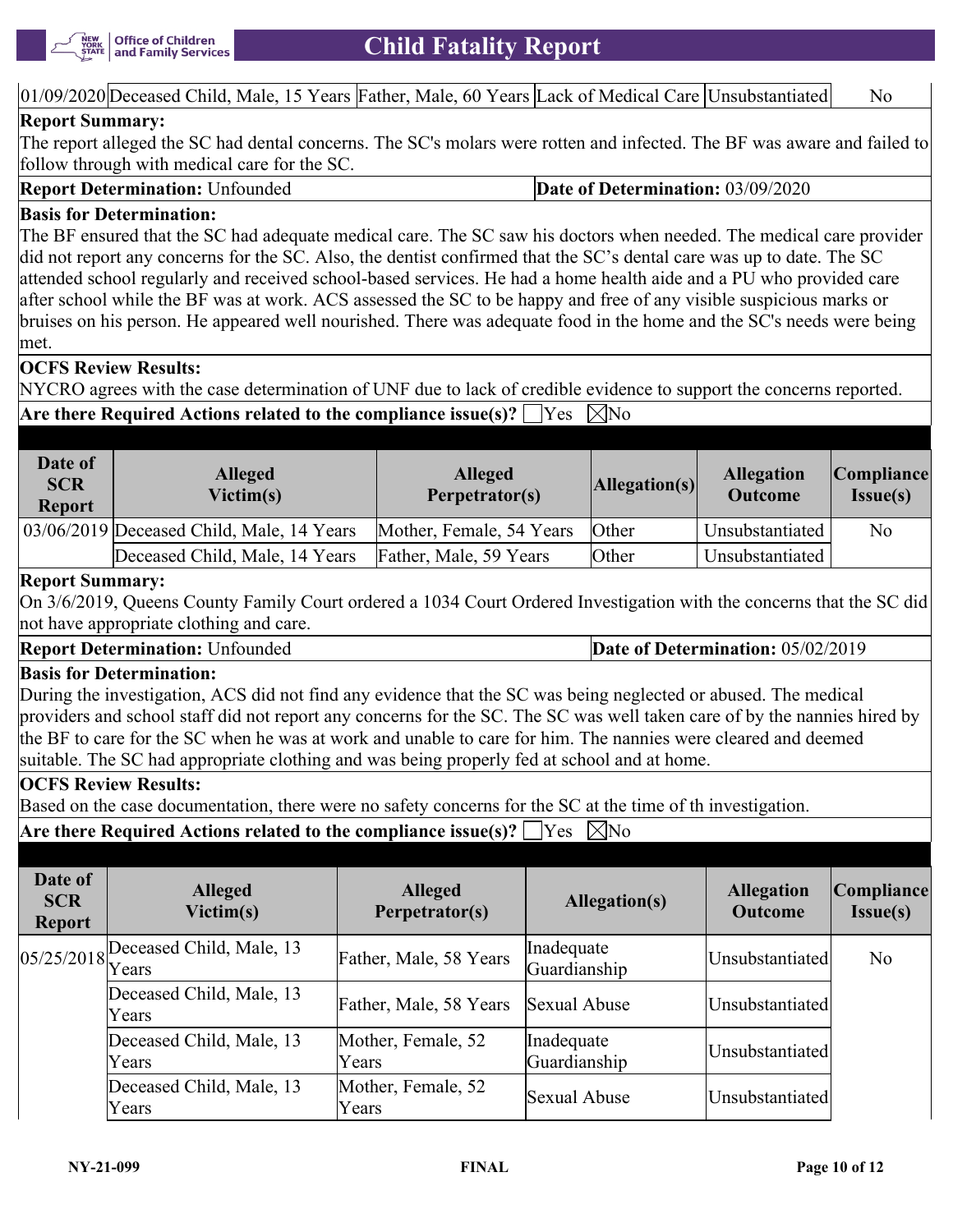

# **Report Summary:**

The report alleged the SC had lesions on his mouth and infections on spots on his body. The SC also had herpes on his private part. The SC was being sexually abused by his caretakers, the BM, and/or the BF. The SC resided with his BF land had visitation with the BM.

**Report Determination:** Unfounded **Date of Determination: 07/06/2018** 

### **Basis for Determination:**

During the investigation, the BF denied sexually abusing his son and denied that his son had herpes. The SC's home aide denied any concerns about the care the BF provided the SC. The pediatrician denied the SC had herpes in his mouth or on his genitalia or any other sexually transmitted disease. The SC's basic needs for food, clothing, shelter, medical needs, educational and supervision needs were being met by the BF. The BF had full custody of the SC. The BM had not had any contact with the SC in extended period prior to the investigation.

#### **OCFS Review Results:**

ACS conducted the investigation according to New York State mandates.

Are there Required Actions related to the compliance issue(s)?  $\Box$  Yes  $\Box$  No

#### **CPS - Investigative History More Than Three Years Prior to the Fatality**

Between 3/24/2011 and 5/5/2016, the family had 2 indicated SCR reports dated 3/24/2011 and 3/1/2012. The 3/24/2011 was an indicated because the BM wanted to home-school the now deceased SC and treat his medical needs herself. The report was indicated because the BM's underlying clinical health condition impacted her judgment regarding the SC's care.

On 3/1/2012, the BM was investigated because she had an emotional outburst in Nassau County Supreme Court during a divorce proceeding. She had to be taken to the psychiatric emergency room and the SC was placed in temporary foster care as a result. The allegation IG of the SC was SUB against the BM as she did not have an appropriate plan for the SC's care when she was hospitalized and would not disclose any contact information for the BF. The BM's actions created a serious risk to the SC since he had special needs (dietary, educational, therapeutic, mental health) and his placement had a negative impact on the SC receiving these services.

ACS was able to locate the BF who became a resource for the SC. On 3/7/2012, ACS filed an Article 10 Petition in Queens County Family Court. The BM was the respondent in the petition. The court released the SC to the non-respondent BF. The BM was granted supervised visitations with the SC.

### **Known CPS History Outside of NYS**

The case documentation did not reflect the family was associated with any CPS history outside of New York State.

**Legal History Within Three Years Prior to the Fatality**

**Was there any legal activity within three years prior to the fatality investigation?** There was no legal activity

**Recommended Action(s)**

Are there any recommended actions for local or state administrative or policy changes?  $\Box$  Yes  $\boxtimes$  No